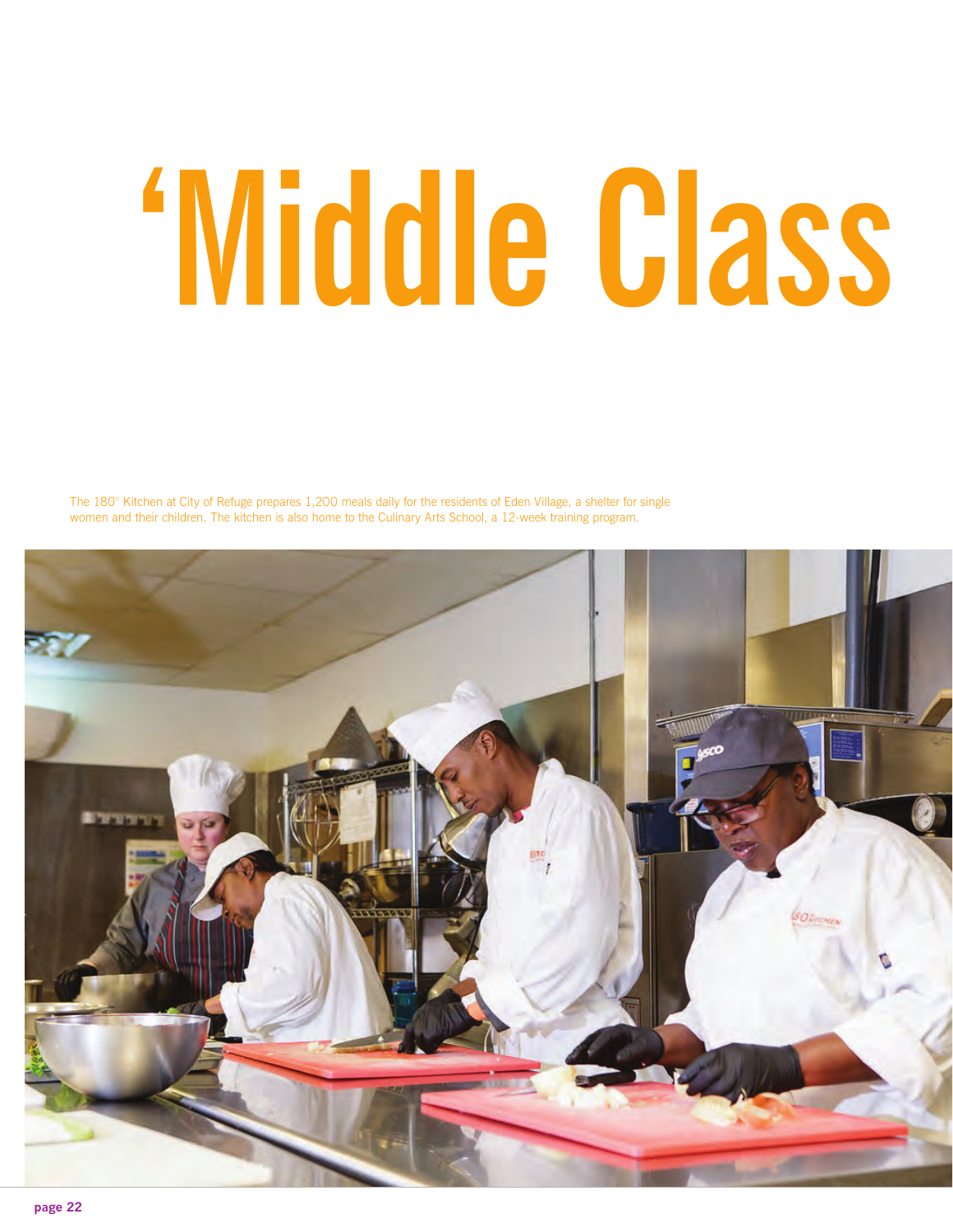# **'Middle Class by Middle Age'**

## **Atlanta Nonprofit City of Refuge Uses Strategic Programming to Break the Cycle of Poverty for the Long-term**

**by Lauren Weiss**

Atlanta, Georgia is a city in need of a solution.

Approximately 25 percent of the residents live below the poverty level and a 2014 Brookings Institute study found that between 2000 and 2011, the suburban poor population of Atlanta grew 159 percent. Over 88 percent of the metro area's poor population resided in suburban areas outside of the city, where transportation can be limited, making steady work difficult to keep.

Atlanta is also home to the largest wealth disparity in the U.S. According to a Brookings Data Now report, the richest five percent of households earned more than \$280,000, while the poorest 20 percent earned under \$15,000. Atlanta recently ranked as one of the worst metro areas in the U.S. in terms of economic mobility for low-income families, which Brookings Institute researchers believe is partially due to the high levels of racial and economic segregation in the area.

#### **A City of Refuge Is Born**

Beginning as a feeding program in 1970, City of Refuge has evolved into a multi-faceted approach to intervening in and breaking the cycle of poverty.

The latest figures from the U.S. Census Bureau indicate that in zip code 30314, the home of City of Refuge's more than 200,000 square foot campus, the need is even more acute. The area known as "the Bluff" has the highest crime rate per capita in Georgia, the highest rate of incarceration, the highest homeless population per capita, a less than 50 percent graduation rate, and a 40 percent unemployment rate. It is a community that has been plagued by poverty for decades.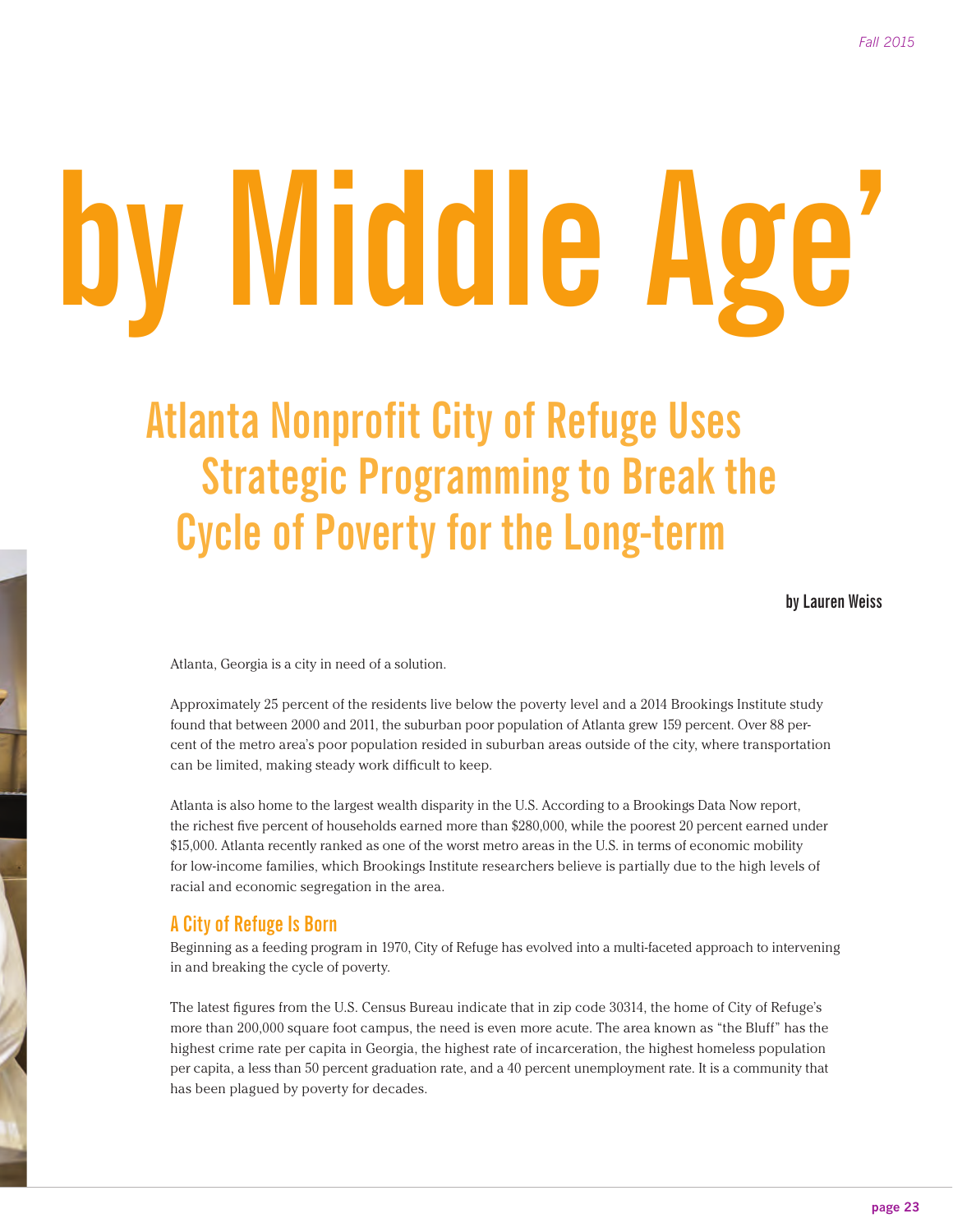### UNCENSORED

Bolstered by their enormous space and the poverty surrounding them, City of Refuge knew they had to tackle an array of issues —not just food insecurity—in order to make a difference. Over the years, they opened a shelter, and their kitchen grew from simply serving the residents of their shelter system into a culinary school and catering enterprise. City of Refuge created programs to help single mother families, teen mothers, and children in their shelter and the surrounding community. They also partnered with the National Automotive Parts Association (NAPA) to run a mechanic training program.

In a city dubbed the "epicenter of suburban poverty in America" by the Brookings Institute, City of Refuge became an epicenter of innovative approaches to ending that poverty.

#### **Strategizing a Brighter Tomorrow for Atlanta**

Terry Tucker, the Chief Strategy Officer of City of Refuge, has been with the organization for the last three years. He began his work there serving on the Board of Directors, and as the organization began a recent rapid expansion of services, he was asked to step in and manage the growth of City of Refuge. When asked what his role entails, he chuckled and replied, "That is a loaded question!"

*"That is a big thing for us—middle class by middle age," said Tucker. "Because if you reach that point, when you start your family, they are not born into a cycle of poverty that creates a whole cycle of need all over again."*

> Being the Chief Strategy Officer, it turns out, entails doing almost everything outside of on-the-ground operations though Tucker frequently steps in to be a part of those at events, as well, and can be spotted in the majority of event photos on the City of Refuge Facebook page. His office covers not only strategy to move the organization forward, but external relations, technology, program strategy, legal needs, and volunteer management.

"City of Refuge is unique in the sense that it is probably one of the only nonprofits that I know of that has an office of strategy," said Tucker. "When you are trying to make an impact, if your organization is not integrated across the functions, you are going to have people doing things that

may be counterproductive to the true mission and the true overarching impact goals."

By keeping nearly all operations under one umbrella, Tucker aims to form a cohesive environment in which all players are geared toward one mission: reduce the number of people who are experiencing or who will be born into poverty. On a more focused level, the goal at City of Refuge is for everyone who walks through their doors to reach middle class by middle age.

"That is a big thing for us —middle class by middle age," said Tucker. "Because if you reach that point, when you start your family, they are not born into a cycle of poverty that creates a whole cycle of need all over again."

City of Refuge built their model of intervention based on a 2012 Brookings Institute study entitled *Pathways to the Middle Class.* With this study as a guide, they decided on six key impact areas for interventions: housing, education, youth social and emotional development, health and wellness, vocational training, and social enterprise.

#### **Better Yourself, Better the Community**

'Social enterprise' is perhaps one of the most unique focus areas at City of Refuge. A social enterprise is a moneymaking venture operated by a nonprofit for the benefit of their core services and programs. Rather than stopping at vocational training, they have created two enterprises on their campus: 180° Kitchen and the NAPA Training Center. These are not training programs that merely simulate work experiences in the safety of a classroom. 180° Kitchen students cater events and run a bistro on campus; NAPA students operate a live auto shop and serve customers. Both programs focus on industries in Atlanta that are consistently in need of employees, so students graduate into a favorable job market upon completing their training.

"We know that in order for individuals and communities to be self sufficient, we need to have more jobs and products that benefit the social structure of the country or community," said Tucker. "We can get someone a job somewhere, but if we can get them a job where they are actually working on a socially beneficial product or service, we are basically killing two or three birds with one stone."

It is this kind of strategic thinking based on both individual and community needs that has made these young programs so enormously successful: graduates of the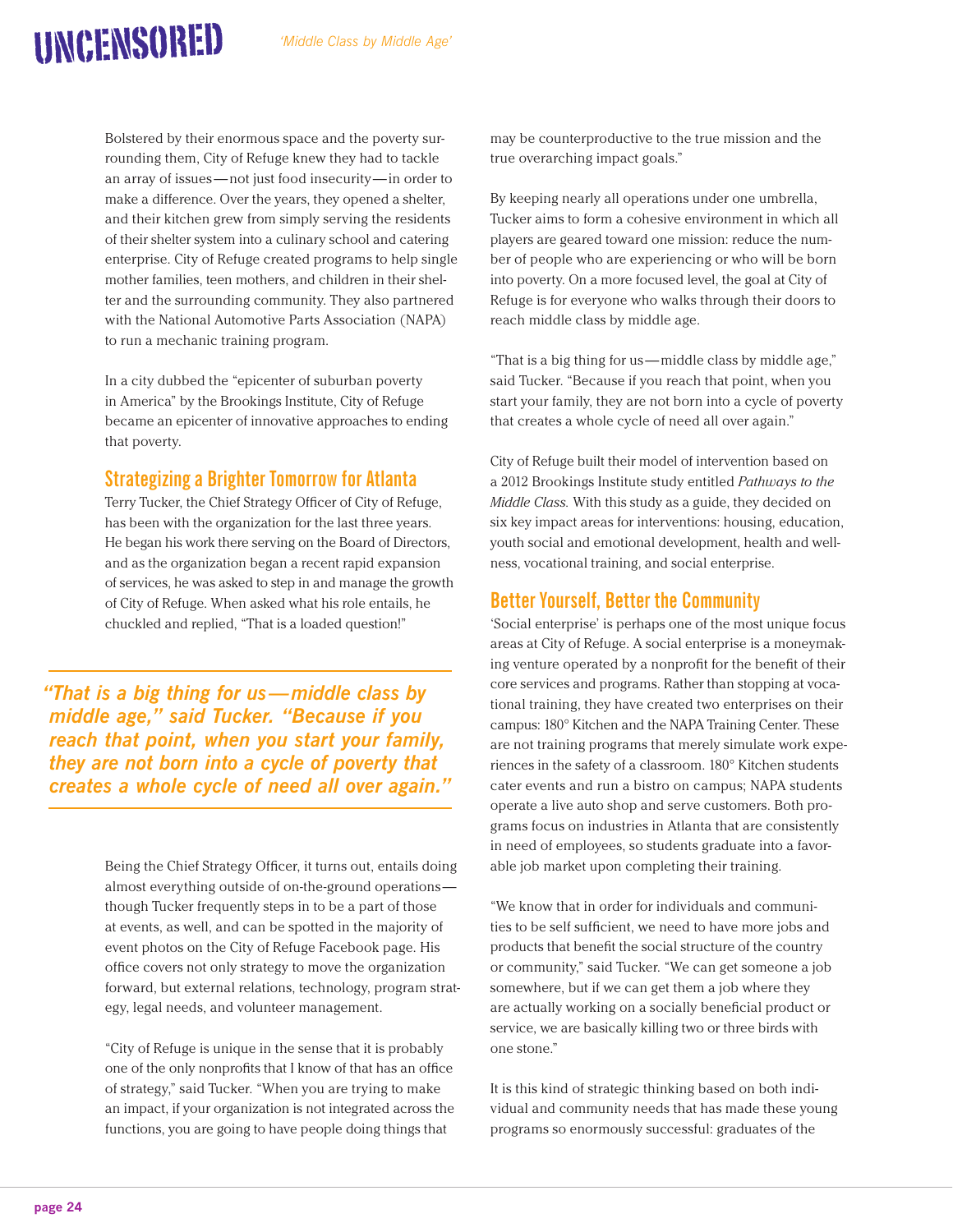NAPA Training Center are guaranteed a position with NAPA, and there is a nearly 100 percent placement rate for graduates of 180° Kitchen's Culinary Arts School.

#### **Stepping into the 180° Kitchen**

Behind the social enterprise of 180° Kitchen is the simple fact that started everything: people need to eat. City of Refuge needed to find a way to feed them that promoted healthy, happy living.

Serving the residents of Eden Village — a City of Refuge campus facility that provides shelter for single women and their children—is the primary focus of 180° Kitchen. Serving approximately 1,200 meals a day using food exclusively purchased from vendors, not donated, 180° Kitchen is all about promoting health and wellness for the City of Refuge residents.

With this kind of heavy demand for freshly prepared meals, a need arose for trained staff, and thus the Culinary Arts School was created. Chef Juliet Peters works with students in the morning teaching them baking, supervisory skills, basic sauces, food cost controls, proper preparation and fabrication of meats and vegetables, and how to make dishes that create a stir. In the afternoon they put their skills to the test preparing meals for residents. At the completion of the 12-week program, they take part in a job fair and showcase of their skills for local restaurants, and most receive multiple job offers from Atlanta businesses. Outside of the residential food preparations, students have the opportunity to work in the kitchen of American Bistro, oncampus fine dining with a capacity of 120 people, a mobile food truck called The People's Food Truck, and a catering business serving large visiting groups, construction workers on the new Mercedes-Benz Stadium in downtown Atlanta, and any others who require their services in the community.

As if this array of experiences were not impressive enough for students of the Culinary Arts Program, they have also had the privilege of having as their chief culinary officer Walter Scheib, former White House Executive Chef under Presidents Bill Clinton and George W. Bush. Scheib advised City of Refuge on improving the Culinary Arts Program, worked closely with students, and even brought students with him to his own large catered events to gain experience working in some of the most demanding catering environments in the country.

"He could be anywhere he wanted to be in the country, and he chose to come here and help these students who were in the 180° Kitchen regain some self sufficiency," said Tucker. "People always asked him why he would do that given where he was, and he said he has cooked for people who have everything and it was a pleasure for him to be at a place where people were using the art of cooking to be able to get back to where they have something of their own."



Tragically, Walter Scheib passed away in June of 2015, leaving behind a tremendous void for the students and staff who had grown to love working with him. They have since established the Walter Scheib Excellence in Culinary Arts Award and fund for the top student in each graduating class in his memory.

Chef Juliet Peters teaches students culinary skills in the mornings, and in the afternoons they put those skills to the test preparing meals for residents.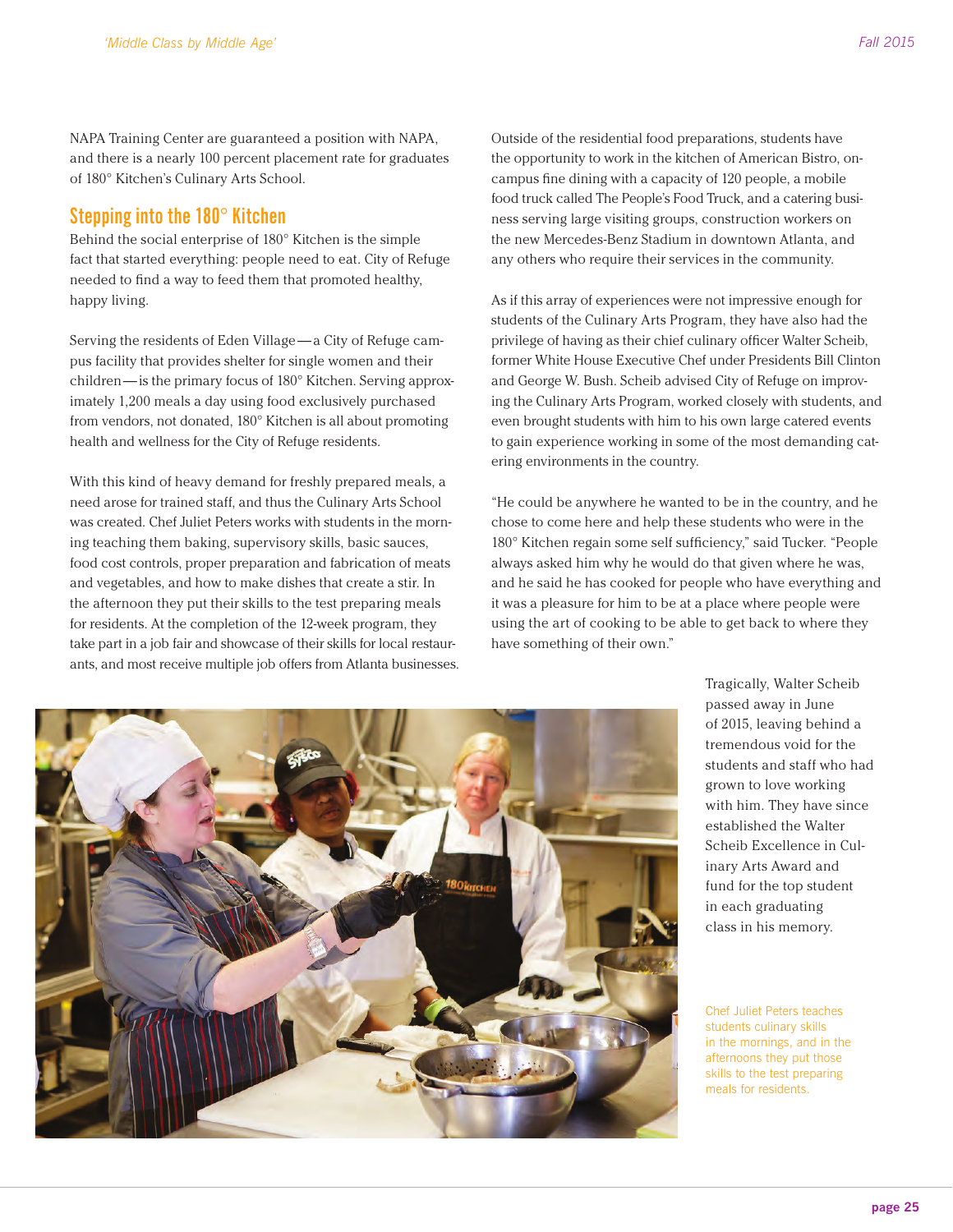"Now you say, well how do you fill a void like that? Outside of him being my good friend and just mourning over the loss of him, obviously from a City of Refuge perspective that came across my mind," said Tucker. "Fortunately, I did not have to think very long."

UNCENSORED

Within a few weeks, calls poured in from the White House, from chefs who had worked with Scheib over the years and wanted to carry on his legacy at City of Refuge. In the coming months, they will take on a new chief culinary officer who will continue the work of refining the American Bistro and guiding the students of the Culinary Arts Program.

#### **NAPA Training Center On-site that Benefits Residents and Those in the Community**

Still located on the campus of City of Refuge, but tackling the areas of vocational training and social enterprise in a wholly different way, is the NAPA Auto Repair Training Center. Here, 14 students per session undergo an intensive 40-hour a week, six-month course ending in guaranteed employment with NAPA if they complete the certification and meet the course requirements. This symbiotic relationship allows the Center to have knowledgeable instructors while NAPA is ensured their new

employees are trained properly to serve their customers effectively.

*Rather than stopping at vocational training, they have created two enterprises on their campus: 180° Kitchen and the NAPA Training Center. These are not training programs that merely simulate work experiences in the safety of a classroom. 180° Kitchen students cater events and run a bistro on campus; NAPA students operate a live auto shop and serve customers.*

The Center focuses on recruiting and enrolling those in the community who might benefit most from this valuable training: veterans returning from military duty and seeking re-training in mechanics; those re-entering society following incarceration or rehabilitation and seeking opportunities with a certified training center; and students enrolled in City of Refuge's on-campus private school for middle and high school aged students, Bright Futures Academy, wishing to enter vocational training. Students spend the morning in the classroom or learning online, and in the



The NAPA Auto Repair Training Center on the City of Refuge Campus enrolls 14 students per session in an intensive 40-hour a week, sixmonth course. Course graduates are guaranteed employment with NAPA if they complete the certification and meet course requirements.

afternoon they complete in-shop training on a wide range of auto repairs and diagnostics.

As of summer 2015, the Center has graduated one adult class and started its second adult class and the two-year part time high school program. So far, it has proven a success. Retention and completion are high, and the Center continues to grow with state of the art tools, lifts, and parts to operate as a functioning auto shop serving the local community. As students continue to complete the program, Tucker is hoping the Center will be able to break even on operating costs and eventually generate a self-sustaining profit that will allow the Center to gain even more equipment and instructors.